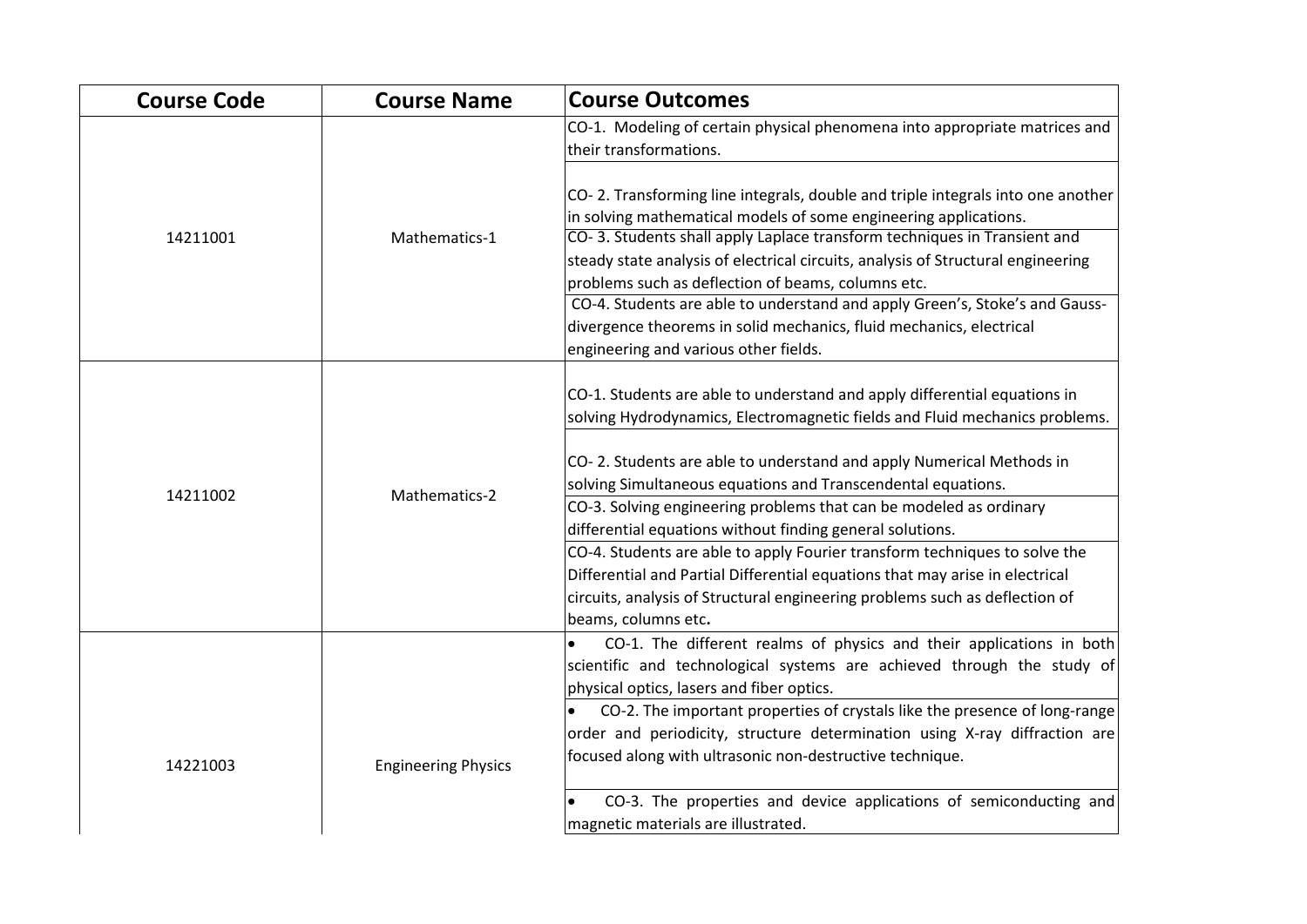|          |                                          | CO-4. The importance of super conducting materials and Nano-Materials<br>along with their engineering applications is well elucidated |
|----------|------------------------------------------|---------------------------------------------------------------------------------------------------------------------------------------|
|          |                                          | CO-1. Graduate will be able to apply the knowledge of chemistry to identifying<br>and addressing the problems of boilers in industry. |
|          |                                          | CO-2. Graduate will be able to appreciate the use of high polymers in                                                                 |
|          |                                          | engineering uses.                                                                                                                     |
| 14231004 | <b>Engineering Chemistry</b>             | CO-3. Graduate will demonstrate the knowledge of Fuels and lubricating oils                                                           |
|          |                                          | in Engines.                                                                                                                           |
|          |                                          | CO-4. Graduate will be able to appreciate the appropriate analytical methods                                                          |
|          |                                          | in chemical analysis using instrumentation.                                                                                           |
|          |                                          | CO-1. Have improved communication in listening, speaking, reading and                                                                 |
|          |                                          | writing skills in general.                                                                                                            |
|          |                                          | CO-2. Have developed their oral communication and fluency in group                                                                    |
| 14241005 | English                                  | discussions and interviews.                                                                                                           |
|          |                                          | CO-3. Have improved awareness of English in science and technology context.                                                           |
|          |                                          | CO-4. Have achieved familiarity with a variety of technical reports.                                                                  |
|          |                                          | CO-1.Apply principles of drawing in representing dimensions of an object.                                                             |
|          | <b>Engineering Drawing</b>               | CO-2.Construct polygons and curves.                                                                                                   |
| 14031006 |                                          | CO-3.Draw projections of points, lines, planes and solids in different positions.                                                     |
|          |                                          | CO-4. Convert the orthographic views into isometric views and vice versa.                                                             |
|          |                                          | CO-1. Able to understand the basic building blocks of C.                                                                              |
| 14051007 |                                          | CO-2. Able to use logical structure and control structures of a computer                                                              |
|          | Problem Solving & Programming   program. |                                                                                                                                       |
|          | in C                                     | CO-3. Able to describe the use of arrays and modular programming                                                                      |
|          |                                          | CO-4. Able to illustrate the use of memory allocation and file handling                                                               |
|          |                                          | functions.                                                                                                                            |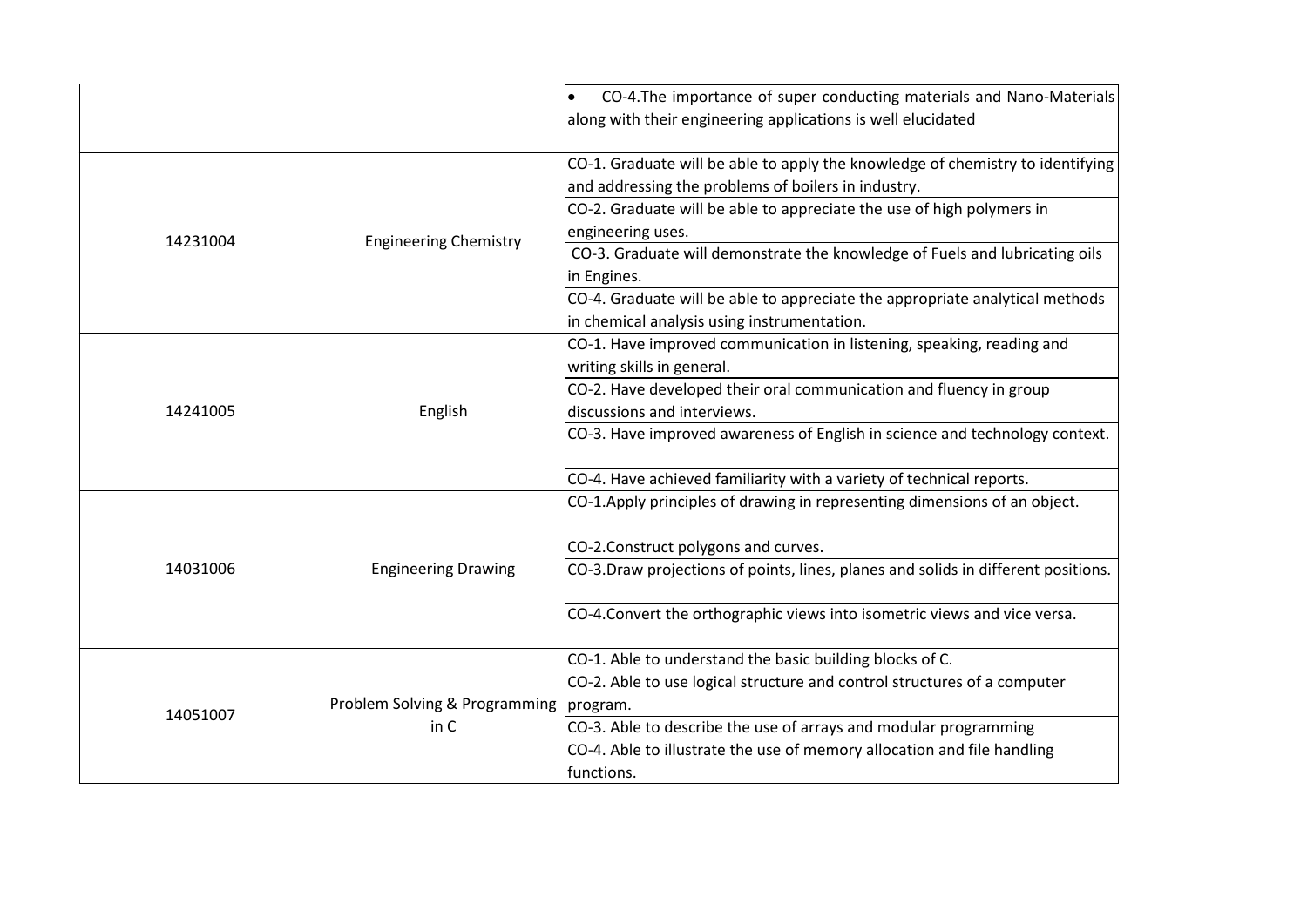|          |                                 | CO-1.Use marking tools, measuring tools, cutting tools (chisels, saws) used in<br>carpentry and fitting trades to prepare basic carpentry and fitting joints. |
|----------|---------------------------------|---------------------------------------------------------------------------------------------------------------------------------------------------------------|
|          |                                 | CO-2. Prepare Foundry jobs like single piece pattern and double piece pattern.                                                                                |
|          |                                 | CO-3. Make basic house wire connections.                                                                                                                      |
| 14991008 | <b>Engineering Workshop</b>     | CO-4.Fabricate tin smithy jobs using snips, stakes and wooden mallet.                                                                                         |
|          |                                 | (IT-Workshop)                                                                                                                                                 |
|          |                                 | CO-5. Able to assemble and disassemble the PC.                                                                                                                |
|          |                                 | CO-6. Able to install Windows OS.                                                                                                                             |
|          |                                 | CO-7. Able to work with MS-Office.                                                                                                                            |
|          |                                 | CO-8. Able to Browse the Internet.                                                                                                                            |
|          |                                 |                                                                                                                                                               |
|          | Programming in C Lab            | CO-1. Able to write, compile and debug programs in C language and use                                                                                         |
|          |                                 | different data types in a computer program.                                                                                                                   |
|          |                                 | CO-2. Able to implement programs involving decision structures, loops, arrays                                                                                 |
| 14051009 |                                 | and functions on different applications.                                                                                                                      |
|          |                                 | CO-3. Able to implement the modular programming concepts, pointers,                                                                                           |
|          |                                 | structures and unions.                                                                                                                                        |
|          |                                 | CO-4. Able to develop the concepts of file I/O operations and random access                                                                                   |
|          |                                 | to files                                                                                                                                                      |
|          |                                 | CO-1. Graduate will be able to apply the knowledge of physics laboratory in                                                                                   |
|          |                                 | measuring the standard values.                                                                                                                                |
| 14991010 |                                 | CO-2. Graduate will correlate the theory and experimental results.                                                                                            |
|          | <b>Engineering Sciences Lab</b> | CO-3. Graduate will be able to apply the knowledge of chemistry laboratory in                                                                                 |
|          |                                 | identifying and addressing the problems in hardness of water.                                                                                                 |
|          |                                 | CO-4. Able to appreciate the appropriate analytical methods in chemical                                                                                       |
|          |                                 | analysis using instrumentation.                                                                                                                               |
|          |                                 | CO-1. Have improved communication in listening, speaking, reading and                                                                                         |
|          |                                 | writing skills in general.                                                                                                                                    |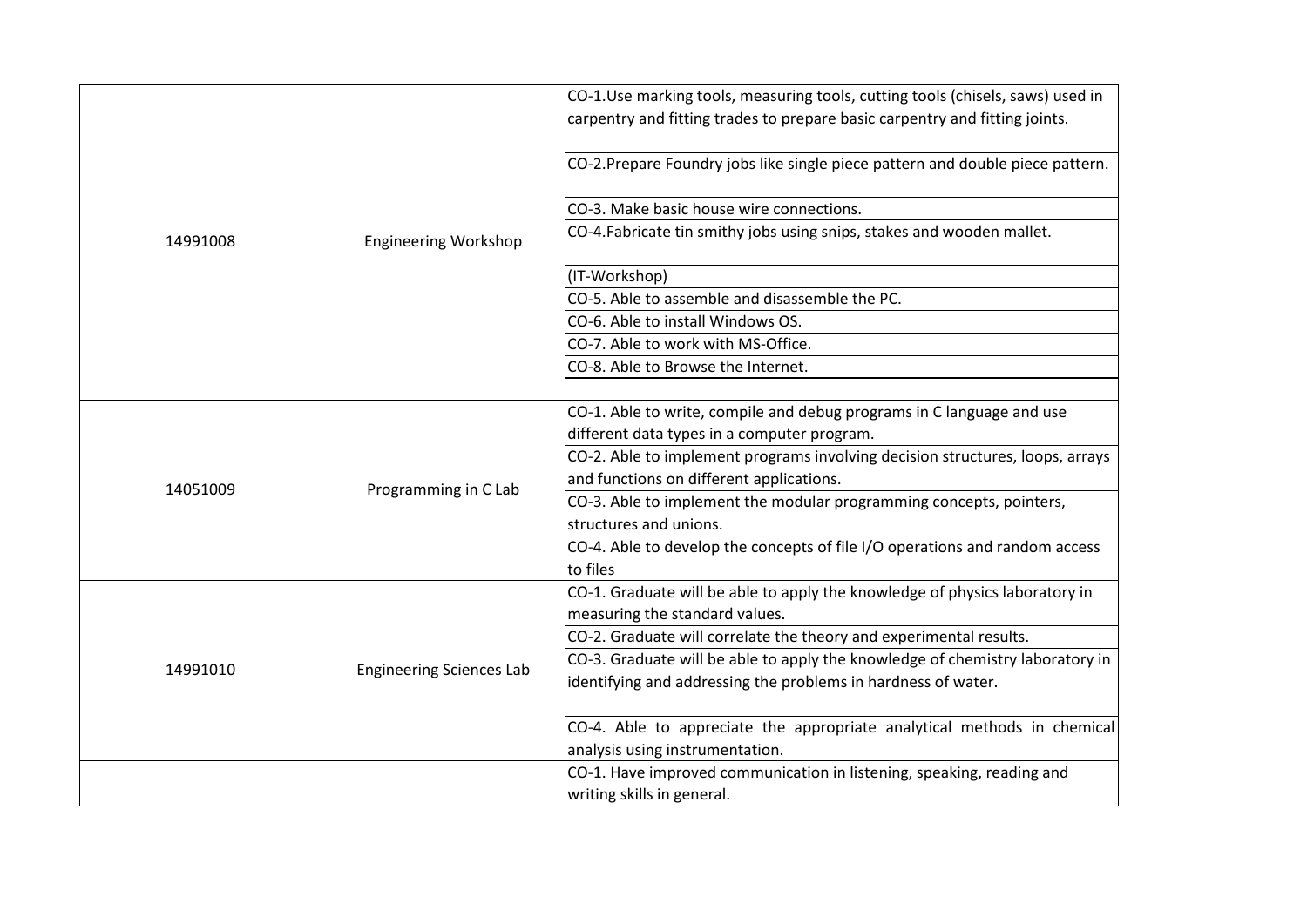| 14241011 | English Language and                    | CO-2. Have developed their oral communication and fluency in group<br>discussions and interviews. |
|----------|-----------------------------------------|---------------------------------------------------------------------------------------------------|
|          | <b>Communication Skills Lab</b>         | CO-3. Have improved awareness of English in science and technology context.                       |
|          |                                         | CO-4. Have achieved familiarity with a variety of technical reports.                              |
|          |                                         | CO-1. 1) Students are able to understand the basic concept of magnetic, AC &                      |
|          |                                         | DC mechines nd measuring instruments                                                              |
|          |                                         |                                                                                                   |
| 1402101  | <b>Basic electrical and electronics</b> | CO-2. Students gain knowledge about the fundamentals of electrical                                |
|          | engineering                             | components and electonics components, devices and circuts concept                                 |
|          |                                         | CO-3. gain knowledge about properties and application of diode                                    |
|          |                                         | CO-4. students able to understand fundamental of circuts components,                              |
|          |                                         | electronics devices and integrated                                                                |
|          |                                         | CO1. Acquire knowledge of introductory probability and statistics.                                |
|          |                                         | CO2. Develop an appreciation of the fact that lack of complete, deterministic                     |
|          |                                         | knowledge about the state of a system does not mean lack of knowledge                             |
|          |                                         | altogether.                                                                                       |
|          |                                         | CO3. Learn how to build probabilistic models that describe imperfect state                        |
| 1402102  | Probability and startics                | information. And learn how to update these models as additional information                       |
|          |                                         | is obtained.                                                                                      |
|          |                                         | CO4. Develop problem-solving approaches to learning and acquiring                                 |
|          |                                         | information through sampling                                                                      |
|          |                                         | CO5. Understand how redundancy of functional components of a system and                           |
|          |                                         | the general system architecture affect system reliability.                                        |
|          |                                         | CO-1. Students are able to understand to Resolution of forces and to                              |
|          |                                         | comprehend the various forces, structral elemnts and determinethe stresses                        |
| 1402103  |                                         | and starins                                                                                       |
|          |                                         | CO-2. Students are able to understand to knowledge of mathematics, science                        |
|          | <b>Engineering Mechanics</b>            | and engineering                                                                                   |
|          |                                         | CO-3. To know concepts of kinematics and kinetics of practice to the analysis                     |
|          |                                         | of simple practcie problem                                                                        |
|          |                                         | CO-4. To gain knowledge about Area and volume by integration method and                           |
|          |                                         | area, volume properties                                                                           |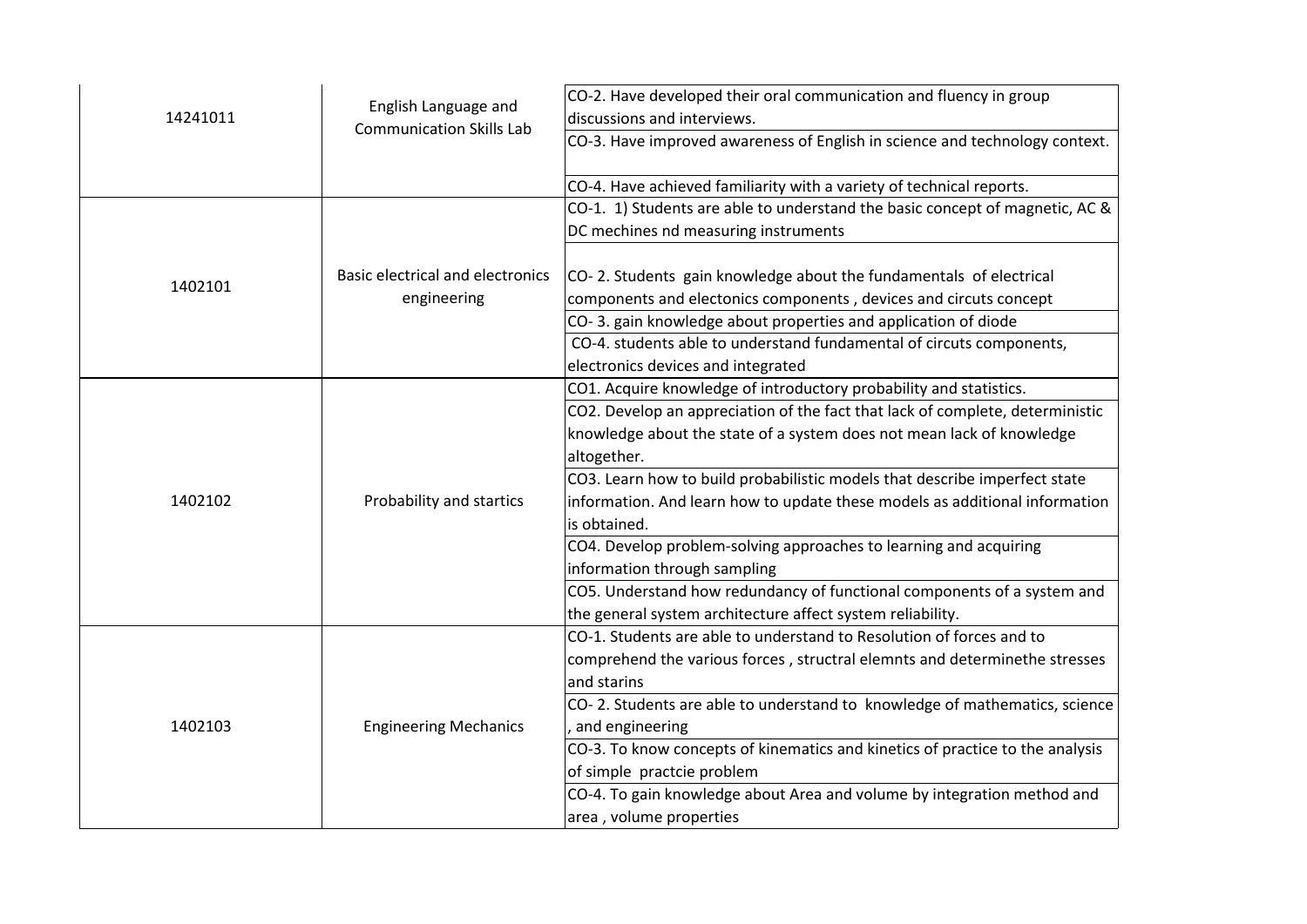| 1402104 | Mechanics of materals-1   | CO-1. Students are able to understand shear force and bending moment<br>concept due to external loads<br>CO-2. Graduate will known about theory of torsion developed in solids, ollow<br>shafts and helical springs<br>CO-3. Graduate will demonstrate the knowledge bending theory and<br>deflection of beamslubricating oils in Engines.<br>Co-4 To understand the concept of mechanics of structures, to understand<br>bheviour of and determine the different stresses |
|---------|---------------------------|----------------------------------------------------------------------------------------------------------------------------------------------------------------------------------------------------------------------------------------------------------------------------------------------------------------------------------------------------------------------------------------------------------------------------------------------------------------------------|
| 1402105 | Introduction to Suveying  | CO-1. Students are able to understand chain surveying, and chaining methods<br>obstacles<br>CO-2. Students are understand the compass surveying, types and angualr<br>surveying<br>CO-3. Students are able to understand elevation points for the preparing<br>maps and contour maps<br>CO-4. Students are know the volume of earth work quantities, and areas for<br>the construction purpose                                                                             |
| 1402106 | <b>Building materials</b> | CO-1. Gradutes are know the diiferent types of materials and its functions<br>CO-2. Students are able to understand cement materials, types and its<br>functions<br>CO-3. To gain the knowledge about steel materials, functions. And light<br>weight of concrete<br>CO-4. To understand the advance materials concept of recent materials<br>reactive powder, Geopolymer concrete                                                                                         |
| 1402107 | Surveying Lab-1           | CO-1. students will be able to practically to draw plans and its relevent<br>positions<br>CO-2. to know the idea about determining areas and volumes for civil<br>engineering works<br>CO-3. to know the idea about different methods in plane table surveying                                                                                                                                                                                                             |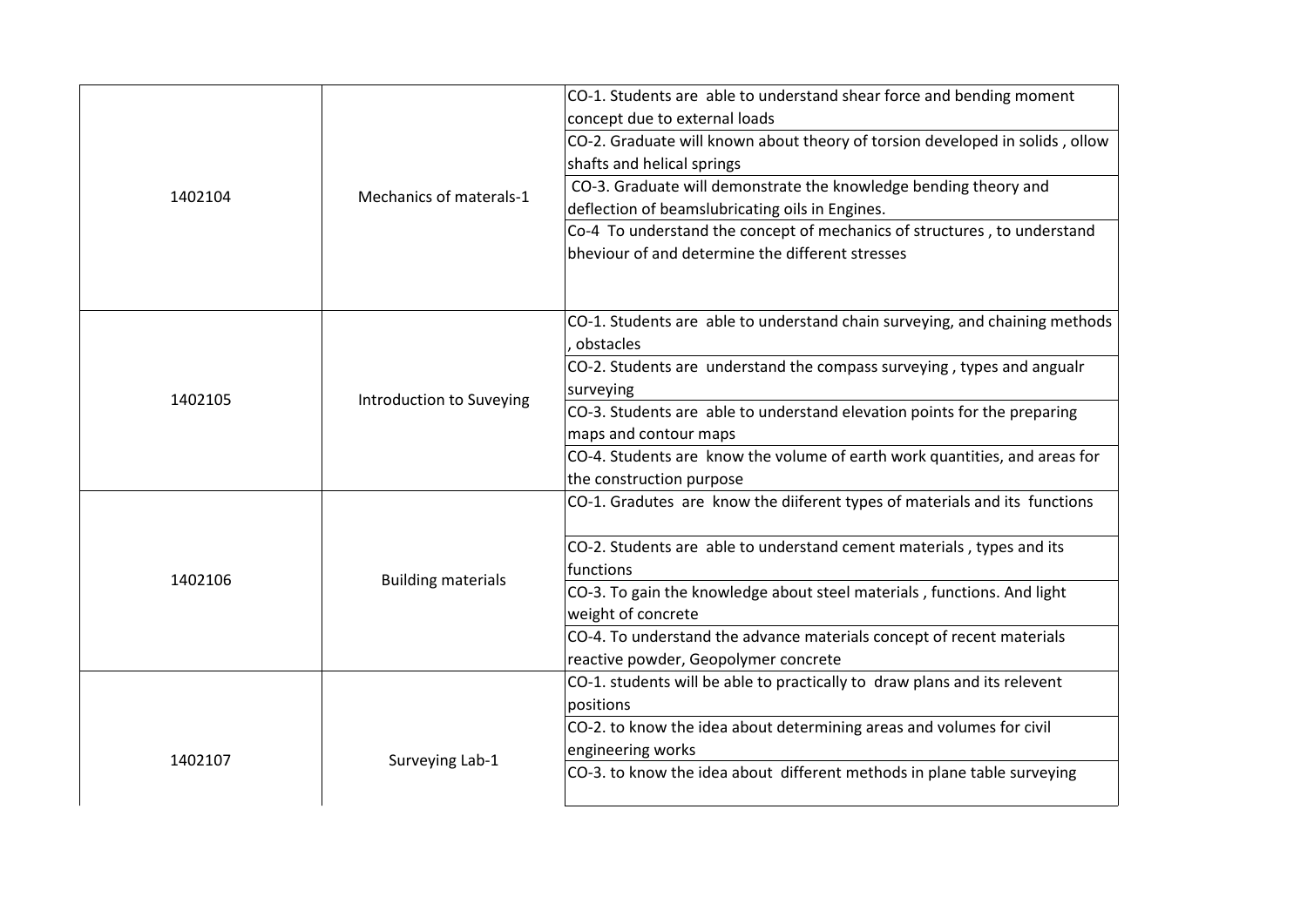|           |                                  | CO-4. to know the disfference in elevaion by differnt methods and prepare      |
|-----------|----------------------------------|--------------------------------------------------------------------------------|
|           |                                  | contours                                                                       |
|           |                                  | CO-1 Students known aboutInterpret the hardness curve measured after           |
|           |                                  | heat treatment                                                                 |
|           |                                  | Co-2 Gain idea about Correlation between material structure and its creep      |
| 1402108   | <b>Strength of Materials Lab</b> | property                                                                       |
|           |                                  |                                                                                |
|           |                                  | Co-3 Gain knowledge about Index XRD plot and determine the phases              |
|           |                                  | CO-4 student to understand the behavior of materials under different           |
|           |                                  | types of loading for different types structures                                |
|           |                                  | CO-1. BE ABLE TO IDENTIFY AND CHARACTERIZE INTACT ROCK/ROCK MASS               |
|           |                                  | <b>PROPERTIES.</b>                                                             |
|           |                                  | CO-2. TEST STUDENT KNOWLEDGE OF DESIGN AND CONSTRUCTION                        |
|           |                                  | REQUIREMENTS FOR UNDERGROUND ROCK OPENINGS IN SPECIFIC GEOLOGIC                |
| 14012201  | <b>Engineering Geology</b>       | <b>SETTINGS.</b>                                                               |
|           |                                  | CO-3.HAVE KNOWLEDGE OF THE FIELD AND LABORATORY TEST PROCEDURES                |
|           |                                  | AND BE ABLE TO INTERPRET TEST RESULTS NEEDED TO ESTIMATE INTACT AND            |
|           |                                  | ROCK MASS PROPERTIES.                                                          |
|           |                                  | CO-4. students able to understand petrology concept                            |
|           |                                  | CO-1 To Umderstand key concepts from economic, political, and social           |
|           |                                  | analysis as they pertain to the design and environmental policeies             |
|           |                                  |                                                                                |
|           |                                  | CO-2 To know the environmental conceppts ecosystem and its                     |
| 140212202 | <b>Environmental studies</b>     | functions                                                                      |
|           |                                  | CO-3 Students to know the biodiversity concept and types and its threats       |
|           |                                  |                                                                                |
|           |                                  | CO-4 Gain the knowledge about the environmental pollution, prttecton           |
|           |                                  | methods and environmental rules and regulations                                |
|           |                                  | CO-1. Understand the concept of stress, principal stresses, strains and stress |
|           |                                  | distribution on various cross sections of members due to eccentric and         |
|           |                                  | lateral loads,                                                                 |
|           |                                  |                                                                                |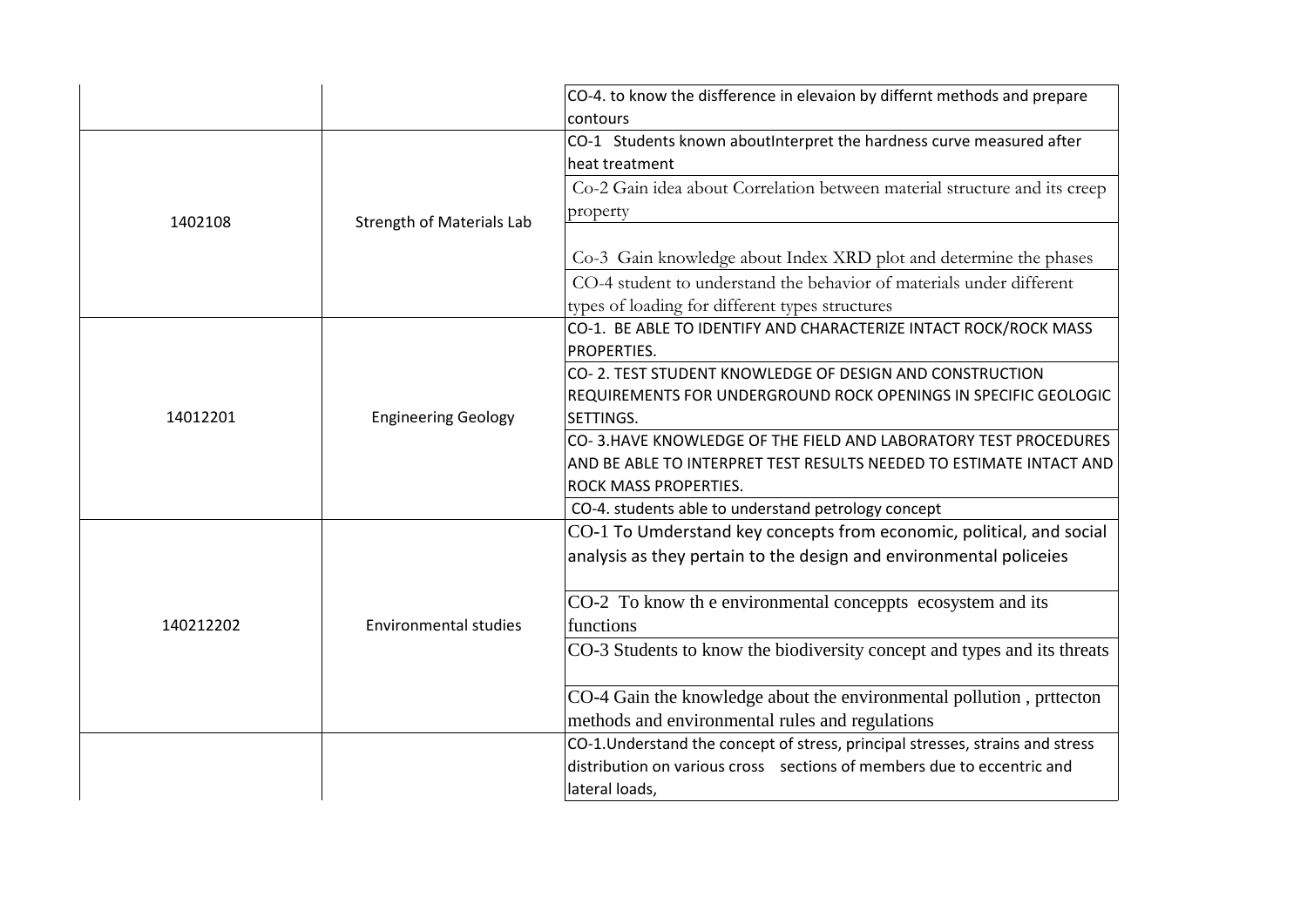| 14012203 | Mechanics of materals -2     | CO-2 To understand the different types of columns and its failure criteria    |
|----------|------------------------------|-------------------------------------------------------------------------------|
|          |                              | CO-3. Gain the knowledge aabout the behaviour of fixed and contineous         |
|          |                              | beams in different loading conditions                                         |
|          |                              | CO-4.To understanding the concept of energy methods                           |
|          |                              | CO-1. Students are able to understand smodren equipments theodolite and       |
|          |                              | total station                                                                 |
|          |                              | CO-2. Understand the measuring of horizontal anfle and vertical angle by      |
|          |                              | theodolite and know the concept of tangential tacheometry                     |
| 14012204 | <b>Adavanced Surveying</b>   |                                                                               |
|          |                              | CO-3. To know the different types of traversing methods by different          |
|          |                              | equipments                                                                    |
|          |                              | Co-4 Gain the knowledge abot the curves concept, types setting out methods    |
|          |                              | of different curves                                                           |
|          |                              | CO-1. Students are able to understand the concept of fluids aand its relative |
| 14012205 | Fluid Mechanics-1            | properties                                                                    |
|          |                              | CO-2. To know the concept of fluid kinematics and its methods                 |
|          |                              | CO-3. gain knowledge abot the types of flows and its measurments,             |
|          |                              | equipments construction specifications                                        |
|          |                              | CO-4. To know the reynolds number and the laminor flow and turbolent flow     |
|          |                              | concept                                                                       |
|          |                              | CO-1. Gradutes are get idea about planning, building rules and regulations    |
|          |                              |                                                                               |
|          |                              | CO-2. Gain the knowlwdge floors, roofs adnd other components of building      |
| 14012206 | <b>Building Construction</b> | CO-3. To understand the construction of different types of masonry works and  |
|          |                              | brick work                                                                    |
|          |                              | CO-4. To gain idea about the oncpet of green building fundamentals and        |
|          |                              | principle s.                                                                  |
|          |                              | CO-1. Understand the fixed beams and three moment theorem and its             |
|          |                              | applications                                                                  |
|          |                              | CO-2. Understand the importance of the slope deflection method                |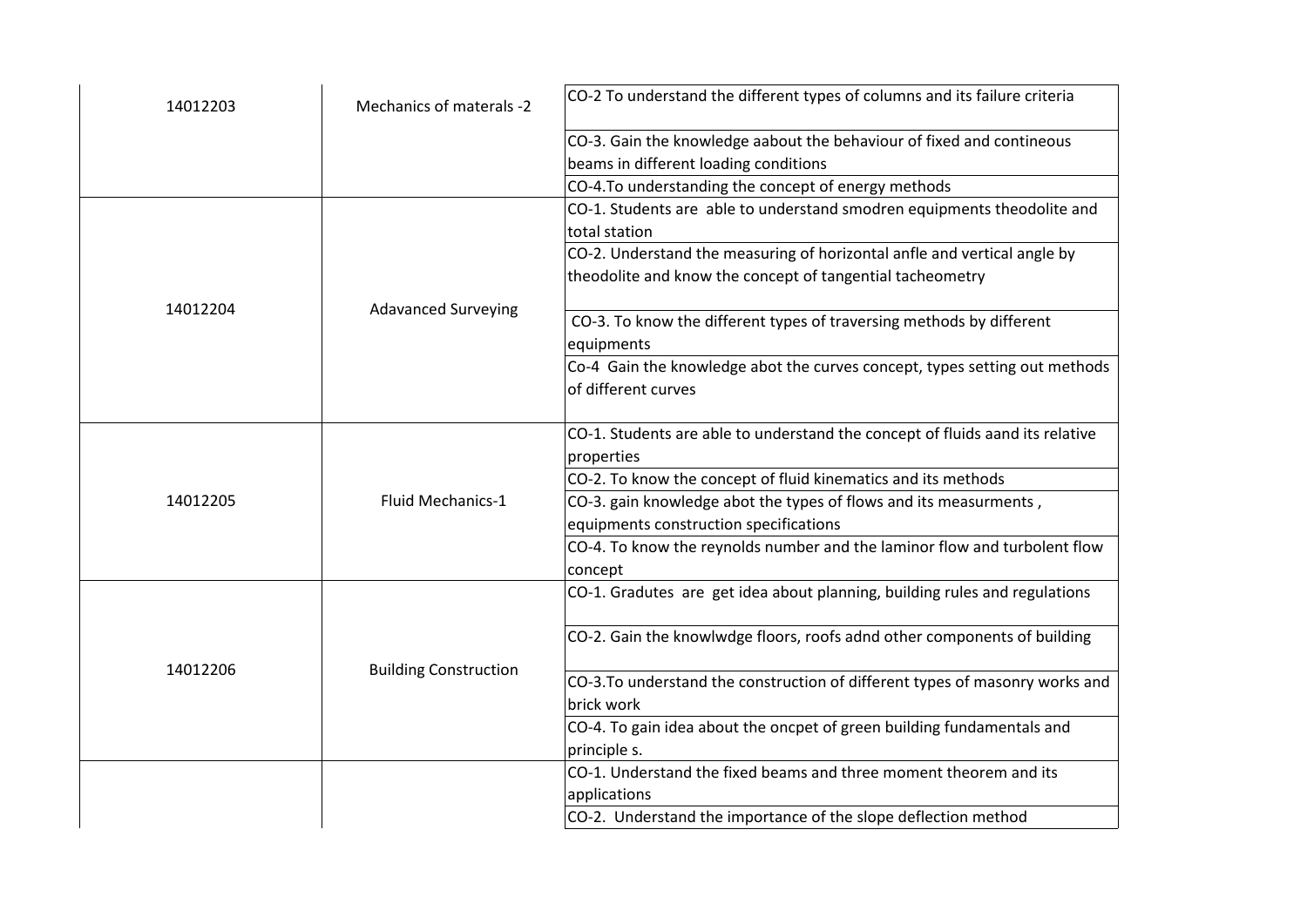| 14012207 | Structral anallysis                 | CO-3. To understand the concept of analogy methods kanis methods and its                            |
|----------|-------------------------------------|-----------------------------------------------------------------------------------------------------|
|          |                                     | applications                                                                                        |
|          |                                     | CO-4. Get idea about approximate analysis of indeterminate structures for                           |
|          |                                     | contineous beam                                                                                     |
|          |                                     | CO-1 Appreciate the need for accurate and thorough note taking in field work                        |
|          |                                     | to serve as a legal record.                                                                         |
|          |                                     | $\boxed{\text{CO-2}}$ Students Have the ability to apply knowledge of mathematics,                  |
|          |                                     | science, and engineering to understand the measurement techniques and                               |
| 14012208 | Surveying Lab-2                     | equipment used in land surveying.                                                                   |
|          |                                     | CO-3 To know the idea of use of modren theodolite and total station                                 |
|          |                                     | CO-4 Get the idea about setting out curves by linear methods and                                    |
|          |                                     | instrumental methods                                                                                |
|          |                                     | CO-1 Students able to understanding the basics of building drawing                                  |
| 14012209 |                                     | Computer Aided Building Drawing CO-2 Get the idea about Developing plan, section and elevation of a |
|          | Lab                                 | residential building                                                                                |
|          |                                     | CO-3 Developing Plan, Section, and elevation of a two paneled door                                  |
|          |                                     | CO-1. Ability to analyze statically determinate trusses, beams, and frames and                      |
|          | Matrix method of structral analysis | obtain internal loading.                                                                            |
|          |                                     | CO-2 Students are able to understand solve statically indeterminate structures                      |
| 14013101 |                                     | using matrix (stiffness) method                                                                     |
|          |                                     | CO-3 Get idea about the concept of finite elements methods in civil                                 |
|          |                                     | engineering                                                                                         |
|          |                                     | CO-4 Gradutes are know the application of Finite element method for beam                            |
|          |                                     | and bar elements                                                                                    |
|          |                                     |                                                                                                     |
|          |                                     | CO-1 know the concept of and behaviour of the flows in different states                             |
|          | Fluid Mechanics -2                  | CO-2 To gain the knowledge water properties in open channels,                                       |
|          |                                     | uniform flow                                                                                        |
| 14013102 |                                     | CO-3 to get the idea about non uniform flow and, surface profile of                                 |
|          |                                     | the water                                                                                           |
|          |                                     |                                                                                                     |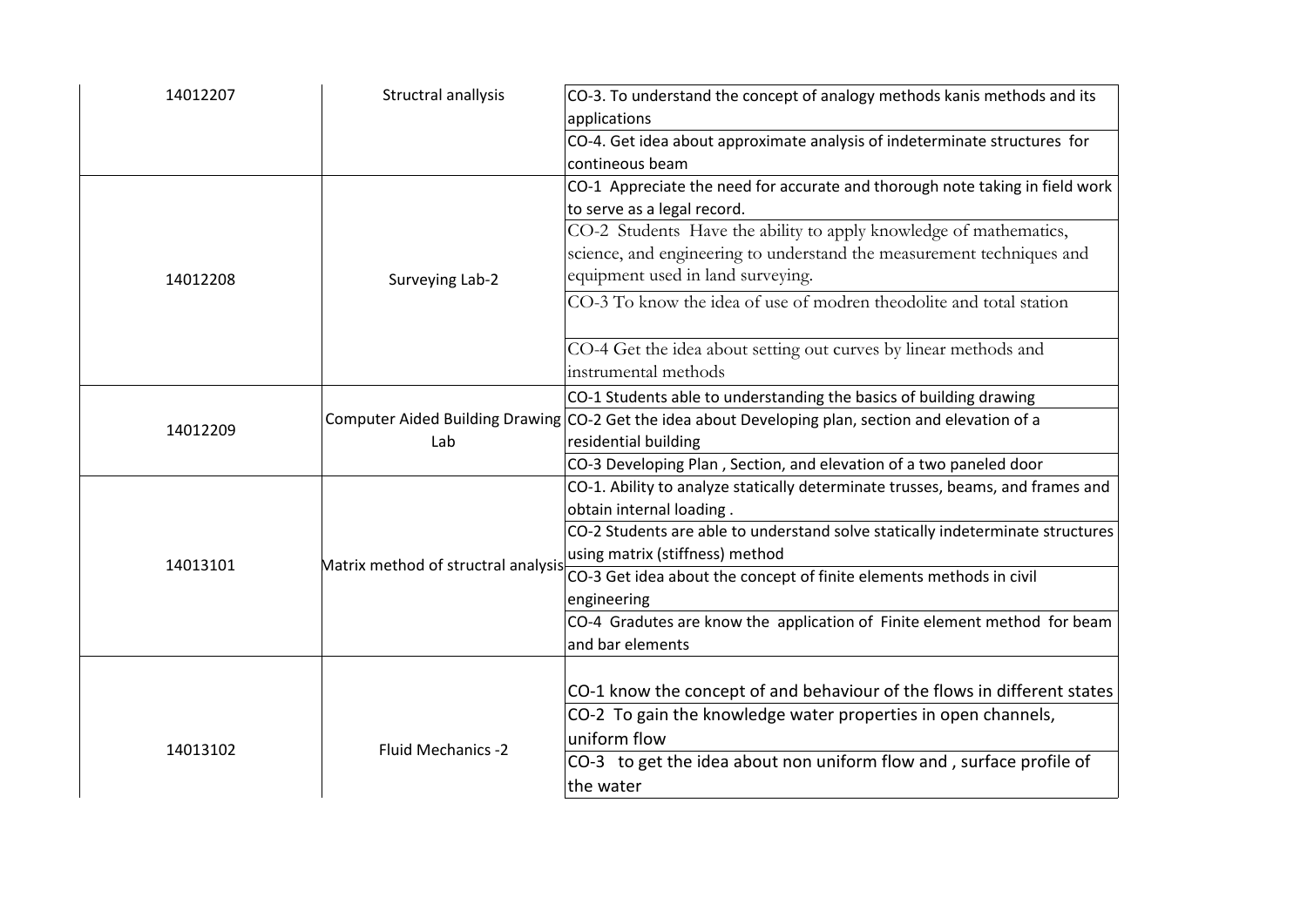|          |                                               | CO-4 Important of dimensional analysis methods and laws of similitude<br>model and prototype                                                                                                                                                                                                                                      |
|----------|-----------------------------------------------|-----------------------------------------------------------------------------------------------------------------------------------------------------------------------------------------------------------------------------------------------------------------------------------------------------------------------------------|
|          |                                               | CO-1 Understand the origin of the soil and geological cycle, use<br>AASHTO method for soil classification                                                                                                                                                                                                                         |
|          |                                               | CO-2 Apply principles of phase diagram for soil properties and perform                                                                                                                                                                                                                                                            |
| 14013103 | Soil Mechanics                                | basic weight-volume calculations                                                                                                                                                                                                                                                                                                  |
|          |                                               | CO-3 Gain the knowledge about important of compaction, methods of                                                                                                                                                                                                                                                                 |
|          |                                               | compaction, and consolidation properties                                                                                                                                                                                                                                                                                          |
|          |                                               | CO-4 know the about strength properties of different types of soils and                                                                                                                                                                                                                                                           |
|          |                                               | its methods                                                                                                                                                                                                                                                                                                                       |
|          |                                               | CO-1 Know the concept of design methods of Reinforced structures, IS-                                                                                                                                                                                                                                                             |
|          |                                               | 456 Specfications, andMaterials properties.                                                                                                                                                                                                                                                                                       |
| 14013104 | Introduction to Reinforced<br>concrete Design | CO-2 Gain the knowledge about Concepts of strain compatibility and<br>equlibriam concept to determine the strength of RC members<br>CO-3 Get the idea about design of shear, flexure, torsion and bonding<br><b>RC</b> members<br>CO-4 Design the columns by Axial loading and uni axial loading bu SP-16<br>codes specifications |
|          |                                               | On successful completion of this course, the students will be able to                                                                                                                                                                                                                                                             |
|          |                                               | CO1. demonstrate knowledge on different types of jets & turbines and                                                                                                                                                                                                                                                              |
| 14013105 |                                               | their performance & applications in power plants.                                                                                                                                                                                                                                                                                 |
|          |                                               | CO2. demonstrate knowledge onoperational aspects of different                                                                                                                                                                                                                                                                     |
|          | <b>Hydraulic Machinery</b>                    | pumps.                                                                                                                                                                                                                                                                                                                            |
|          |                                               | CO3. Analyze the performance of different types of jets and turbines                                                                                                                                                                                                                                                              |
|          |                                               | used in power plants.                                                                                                                                                                                                                                                                                                             |
|          |                                               | CO4. Analyze operational characteristics of different types of pumps.                                                                                                                                                                                                                                                             |
|          |                                               | CO-1 Get an idea of water supply and its development, need, objectives                                                                                                                                                                                                                                                            |
|          |                                               | to the public                                                                                                                                                                                                                                                                                                                     |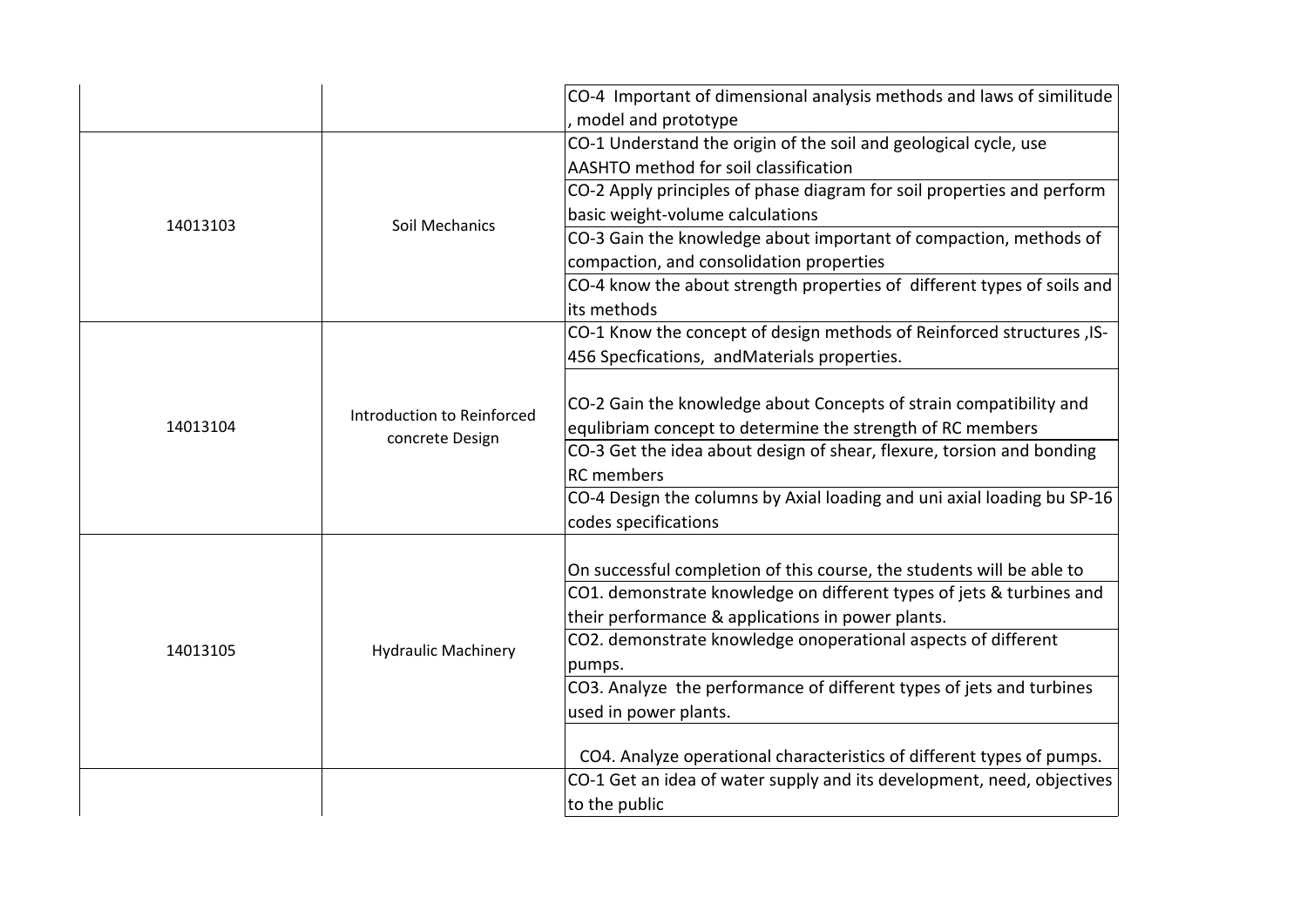|          |                                 | CO-2 Gain the knowledge about the sources, Quality and Standards of        |
|----------|---------------------------------|----------------------------------------------------------------------------|
|          |                                 | water. An acquaintance with different treatments for protected water       |
| 14013106 | <b>Water Supply Engineering</b> | supply                                                                     |
|          |                                 | CO-3 • Know the Advanced water treatments in removal of harmful            |
|          |                                 | constituents and water management                                          |
|          |                                 | CO-4 Students able to understand the Different water distribution          |
|          |                                 | system, its working and the basics of plumbing                             |
|          |                                 | CO-1 Gain the knowlefhe about measurig the rate of flow in pipes by        |
|          |                                 | using venturimeter and orificemeter                                        |
|          | Fluid Mechanics and Hydraulic   |                                                                            |
| 14013107 | Machinery Lab                   | CO-2 Measure the discharge using rectangular and triangular notches        |
|          |                                 |                                                                            |
|          |                                 | CO-3 Students are able to understand the head loss due to friction         |
|          |                                 | CO-4 Calculate the head loss due to bend and elbow of the pipe             |
|          |                                 |                                                                            |
|          |                                 | CO-1 To gain idea about Classify soil by physical observation of the soils |
|          |                                 | CO-2 Classify soil based on estimated index and engineering                |
| 14013108 | Soil meachanics Lab-1           | characteristics of soils                                                   |
|          |                                 |                                                                            |
|          |                                 | CO-3 Gain the idea about compaction methods in field practically           |
|          |                                 | CO-4 know the Relative density of for cohesionless soils                   |
|          |                                 | CO-1 Sudents will have able to categorize minerals and rocks their         |
|          |                                 | origins and engineering properties                                         |
|          |                                 |                                                                            |
|          |                                 | CO-2 Student will have to understand basic properties of megascopic        |
| 14013109 | <b>Engineering Geology Lab</b>  | and microscopic observations of minerals and rock properties               |
|          |                                 | CO-3 Sudents will have to identify materials (rocks) using various         |
|          |                                 | construction projects                                                      |
|          |                                 | CO-4 Students should able to understand the soil classification systems    |
|          |                                 | relationship between rocks engineering properties                          |
|          |                                 | On successful completion of the course, student will be able to            |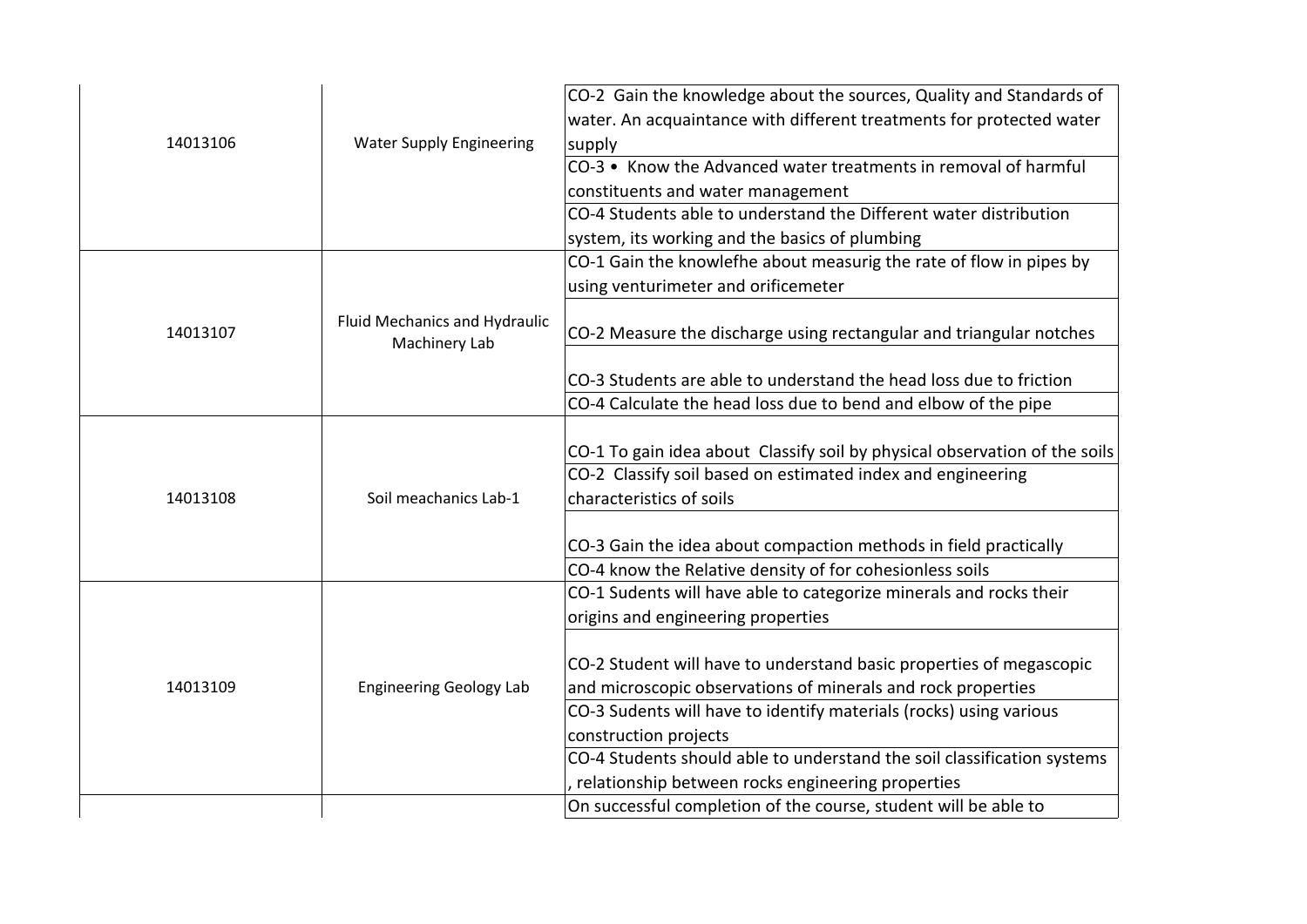| 14253201 | Managerial Economics and<br>Financial analysis | CO1. Expected to achieve the overall course objective to understand and<br>enhancing the knowledge in managerial economics<br>CO2. Enhancing the knowledge of managerial concepts and obtaining<br>optimal solutions<br>CO3. To get an idea of analysis of firm's financial position<br>CO4. With the techniques of financial analysis and ration enhancing the<br>knowledge regarding accounting system and obtaining accuracy in financial<br>matters. |
|----------|------------------------------------------------|----------------------------------------------------------------------------------------------------------------------------------------------------------------------------------------------------------------------------------------------------------------------------------------------------------------------------------------------------------------------------------------------------------------------------------------------------------|
|          |                                                | CO-1 Gain the knowledge about different engineering surveys and take<br>up different highway alignment projects                                                                                                                                                                                                                                                                                                                                          |
| 14013202 | <b>Highway Engineering</b>                     | CO-2 To know the knowledge planning and geometrical design of roads                                                                                                                                                                                                                                                                                                                                                                                      |
|          |                                                | CO-3 know the various methods Design highway pavement geometrics                                                                                                                                                                                                                                                                                                                                                                                         |
|          |                                                | CO-4 To know the idea about highway material properties their<br>specification and maintananice of roads.                                                                                                                                                                                                                                                                                                                                                |
|          |                                                |                                                                                                                                                                                                                                                                                                                                                                                                                                                          |
|          | Design of Steel structures                     | CO-1 get the idea about IS specification related to steel structures.                                                                                                                                                                                                                                                                                                                                                                                    |
|          |                                                | CO-2 To know the design methodology of the steel structures of                                                                                                                                                                                                                                                                                                                                                                                           |
| 14013203 |                                                | various members tension member and compression members                                                                                                                                                                                                                                                                                                                                                                                                   |
|          |                                                | CO-3 Students able to understand the concept of Riveted, welded joints                                                                                                                                                                                                                                                                                                                                                                                   |
|          |                                                | in steel structures                                                                                                                                                                                                                                                                                                                                                                                                                                      |
|          |                                                | CO-4 get the idea about design of beams, and connections deflection,<br>and know the concept of Gantry girders                                                                                                                                                                                                                                                                                                                                           |
|          |                                                | CO-1 students able to understand basics of sewage, types of sewers                                                                                                                                                                                                                                                                                                                                                                                       |
|          |                                                | and sewer materials                                                                                                                                                                                                                                                                                                                                                                                                                                      |
|          |                                                | CO-2 Get idea about physical, chemical and biological properties BOD                                                                                                                                                                                                                                                                                                                                                                                     |
| 14013204 | Waste Water and Solid waste<br>management      | equation and factors affecting BOD rate of reaction and various                                                                                                                                                                                                                                                                                                                                                                                          |
|          |                                                | treatment process                                                                                                                                                                                                                                                                                                                                                                                                                                        |
|          |                                                | CO-3 to know the biological treatment of sewage design and                                                                                                                                                                                                                                                                                                                                                                                               |
|          |                                                | construction of activated sludge process                                                                                                                                                                                                                                                                                                                                                                                                                 |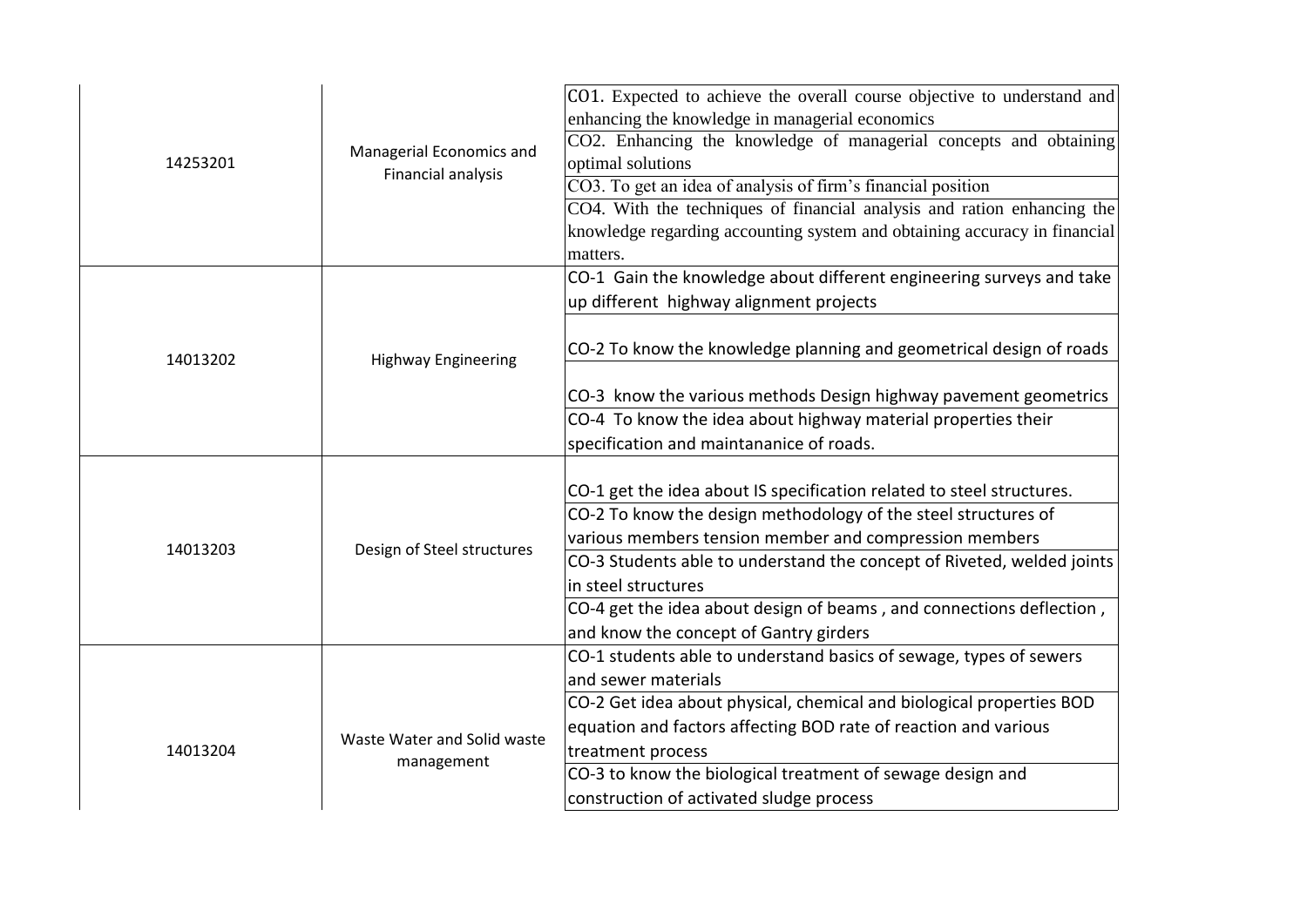|          |                             | CO-4 To know the solid wastages, types, methods of collection, and<br>methods of diposal and its control                                                                                                               |
|----------|-----------------------------|------------------------------------------------------------------------------------------------------------------------------------------------------------------------------------------------------------------------|
|          | Hydrology                   | CO-1 Have a thorough understanding of the theories and principles<br>governing the hydrologic processes and its components<br>CO2 Develop Intensity-Duration-Frequency and Depth-Area Duration                         |
| 14013205 |                             | curves to design hydraulic structures<br>CO-03 Design storms and carry out frequency analysis, Be able to determine<br>storage capacity and life of reservoirs                                                         |
|          |                             | CO-4 Develop unit hydrograph and synthetic hydrograph, Be able to estimate<br>flood magnitude and carry out flood routing, . Determine aquifer parameters<br>and yield of wells, Be able to model hydrologic processes |
|          | <b>Concrete Technology</b>  | CO-1 Students able to Know the basics of cement, its composition,<br>different properties                                                                                                                              |
|          |                             | CO-2 Get familiarize with aggregates used in concrete and the properties<br>of fresh concrete                                                                                                                          |
| 14013206 |                             | CO-3 Students able to Know about elasticity, shrinkage creep and<br>durability of concrete                                                                                                                             |
|          |                             | CO-4 get idea about Design the mix of concrete proportions by ACI and<br>IS methods                                                                                                                                    |
|          |                             | CO-1 To know the basics of cement, its composition, different<br>properties                                                                                                                                            |
| 14013207 | <b>Prestressed Concrete</b> | CO-2 Get idea about prestressed concrete and methods<br>CO-3 gain knowledge about methods of prestressing and post                                                                                                     |
|          |                             | tensioning<br>CO-4 Students will understand the concept of design of slabs by<br>prestressed                                                                                                                           |
|          |                             | CO-1 Learn the fundamental concepts of construction management<br>principles in the field of construction engineering and management                                                                                   |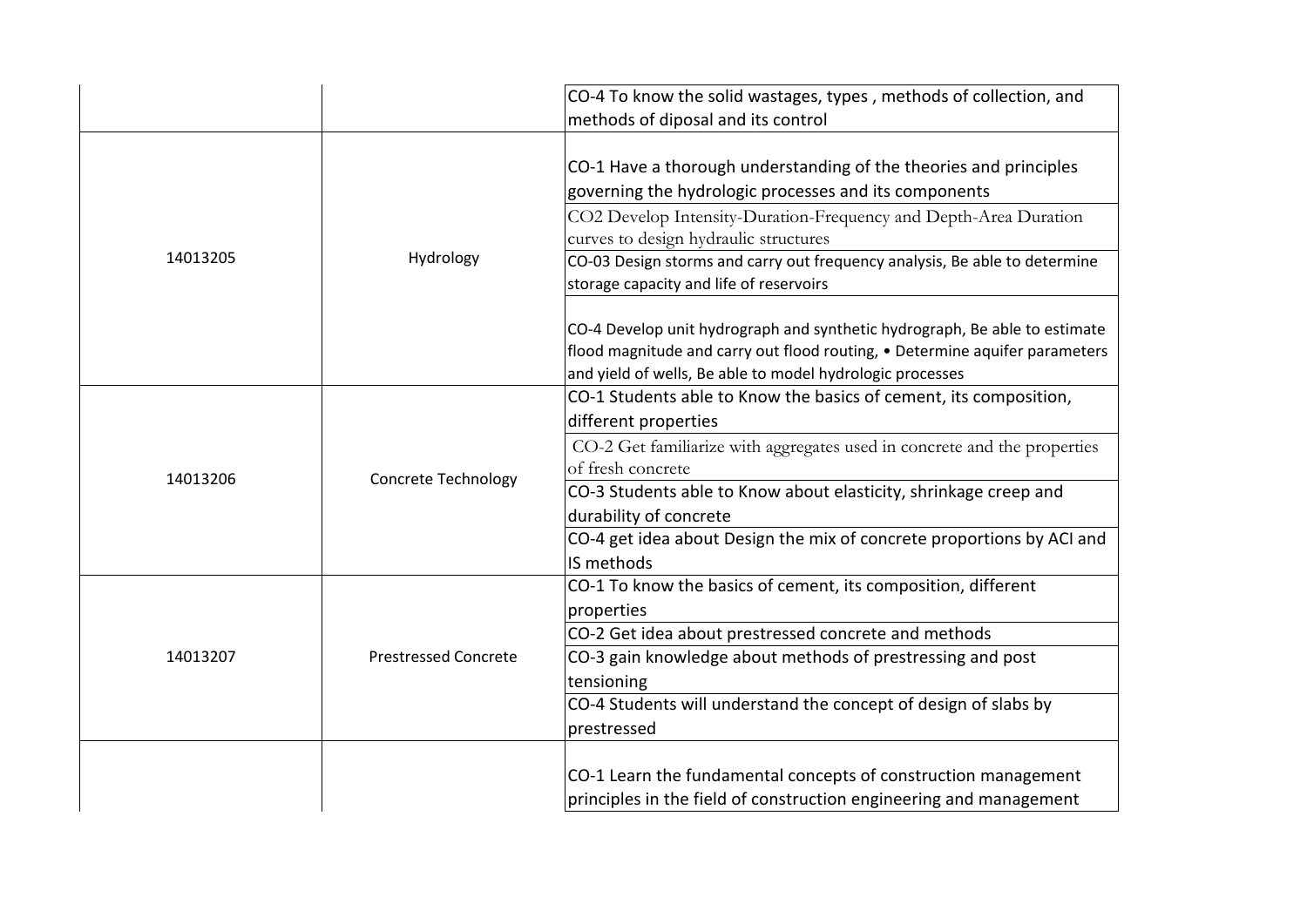| 14013208 | Construction planning and            | CO-2 know the concept on network analysis CPM and PERT methods              |
|----------|--------------------------------------|-----------------------------------------------------------------------------|
|          |                                      | and network rules and regulations                                           |
|          | management                           | CO-3 Get idea about the construction and equipment management like          |
|          |                                      | scrapers, loader, concrete mixture etc.                                     |
|          |                                      | CO-4 learn the inspection of projects and stages of inspection and          |
|          |                                      | quality control. Know the ethical audit procedures.                         |
|          |                                      | CO-1 Students able to understanding the PH and turbidity and water          |
|          |                                      | quality                                                                     |
|          |                                      |                                                                             |
|          |                                      | CO-2 To know the Alkalinity, Estimate the total solids, organic solids      |
| 14013209 | <b>Environmental Engineering Lab</b> |                                                                             |
|          |                                      | CO-3 know the nitrogen content and estimate the BOD and COD                 |
|          |                                      | CO-4 Determine the optimum chlorine demand and optimum                      |
|          |                                      | coagulant dose                                                              |
|          |                                      | CO-1 students know the consistance of cement, intial setting time and final |
|          | Concrete Technology Lab              | setting time of cement                                                      |
|          |                                      | CO-2 gain idea about soundness of cement, method of testing of compressive  |
| 14013210 |                                      | strength of cement                                                          |
|          |                                      | CO-3 know the various methods of workbility by slump test and compaction    |
|          |                                      | factor test                                                                 |
|          |                                      | CO-4 know the bulking of fine aggregates, and know the coarse aggregate     |
|          |                                      | properties                                                                  |
|          |                                      | CO-1 students able to understand the concept of slabs and staircase         |
| 1401401  |                                      | CO-2 Gain the idea about design of columns, IS code specifications          |
|          | Advanced Reinforced concrete         | CO-3 To know the design methodology of footings, clear cover and design of  |
|          | design                               | combined footings                                                           |
|          |                                      | CO-4 known the concept of design of cantilever retaining walls and water    |
|          |                                      | storage tanks                                                               |
|          |                                      |                                                                             |
|          |                                      | CO-1 students able to understand the traffic engineering administration     |
|          |                                      | , functions, importance, Traffic management system                          |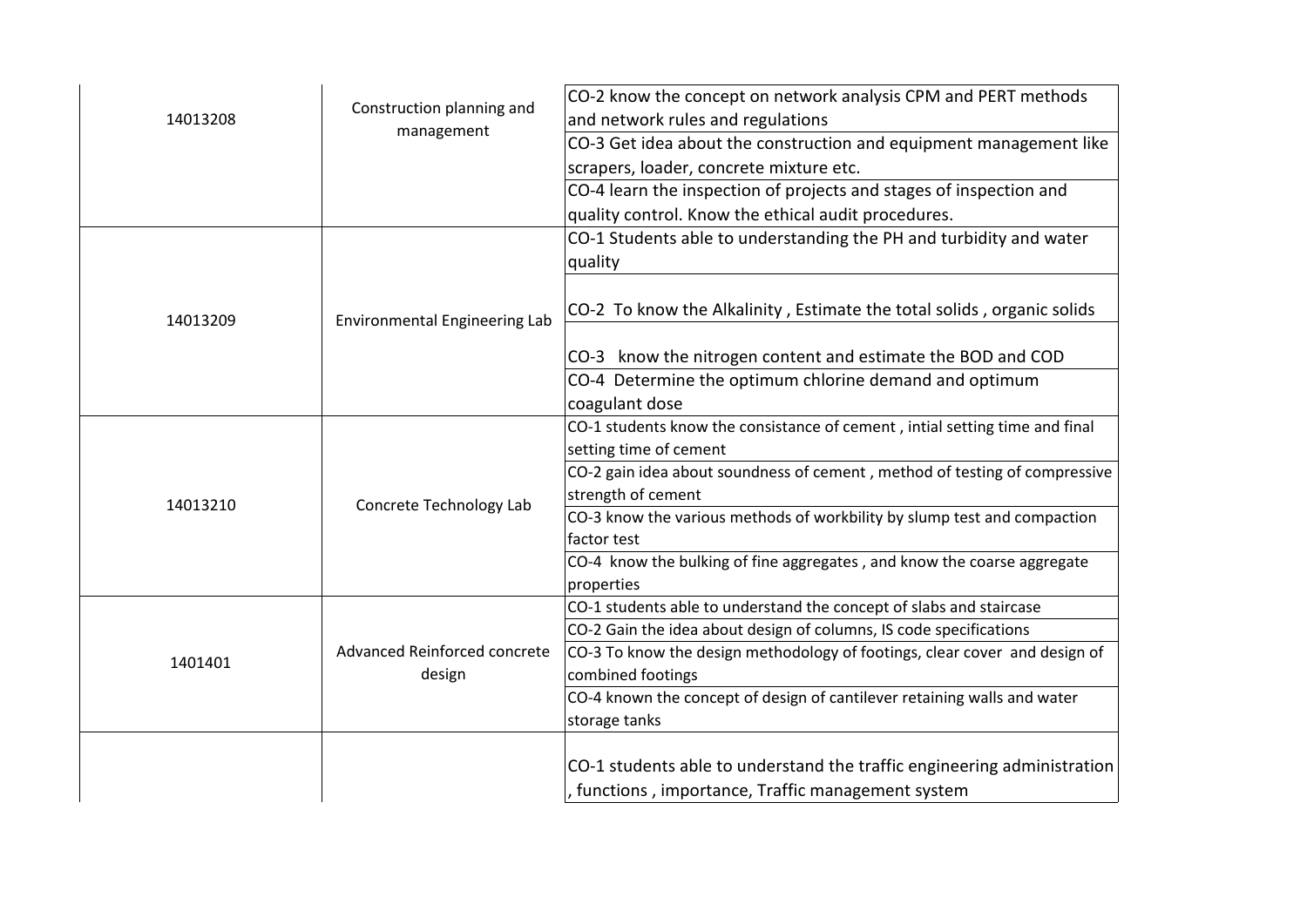| 14014102 | <b>Traffic Engineering</b>    | CO-2 To know the Traffic surveys volume, speed, and density of traffic<br>CO-3 to Know the traffic safety, Road accident causes and prventation<br>of accidents<br>CO-4 To know the Traffic regulation sings, signals, and specifications.<br>Road marking types and functions                                                                                                                                                                                                          |
|----------|-------------------------------|-----------------------------------------------------------------------------------------------------------------------------------------------------------------------------------------------------------------------------------------------------------------------------------------------------------------------------------------------------------------------------------------------------------------------------------------------------------------------------------------|
| 14014103 |                               | CO-1 students will be able to estimate irrigation water requirments<br>CO-2 Get knowledge about classification of canals design by different<br>methods                                                                                                                                                                                                                                                                                                                                 |
|          |                               | Irrigation and Hydraulic Structures CO-3 Diversion head works, weirs, barrage, causes of failure of head<br>works and its preventations.<br>CO-4 students will able to understand uses of dams, classification, site<br>for dams estimate capsity of dam, and failures of dams                                                                                                                                                                                                          |
| 14014104 |                               | CO-1 students will able to know the specification of of different item of<br>works and other works<br>CO-2 know the rate analysis of different items earthwork, brick<br>Quantity Surveying and Valuation   masonry, plastering and painting<br>CO-3 Estimate the building and prepare bar bending schedyles.<br>CO-4 Get idea about contract and type of contact terms and conditions<br>and valution of property.                                                                     |
| 14014105 | <b>Foundation Engineering</b> | CO-1 Carry out soil investigation for any civil engineering construction<br>CO-2 Analyze earth retaining structures for any kind of soil medium<br>CO-3 Estimate bearing capacity using IS code methods, design proper<br>foundations for any kind of shallow foundation system<br>CO-4 Estimate pile and pile group capacity for any kind of soil including group<br>efficiency and negative friction, Design of well foundation, design of slopes<br>for any type of soil conditions. |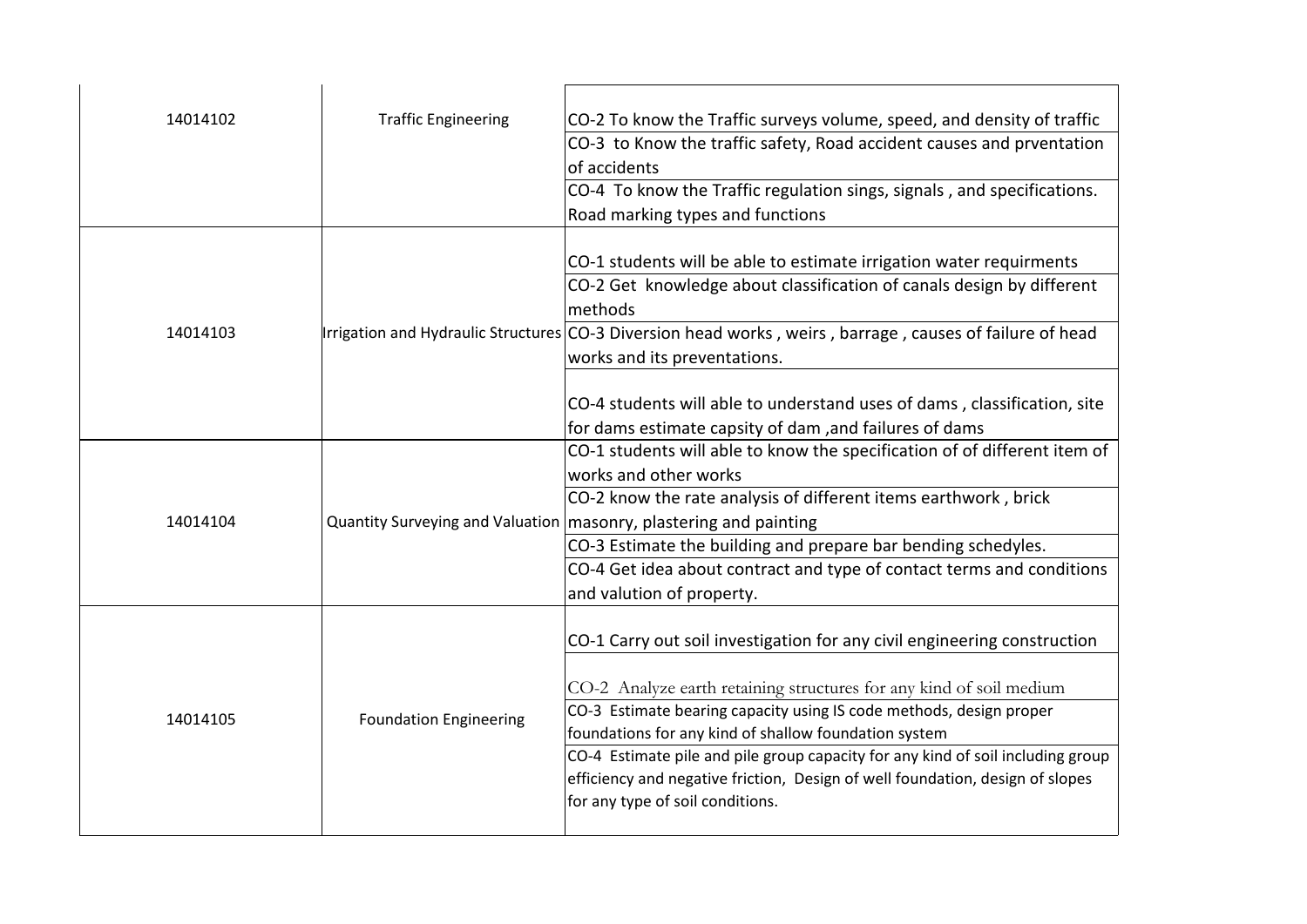|          |                                               | CO-1 Students knows formulate optimization problems                           |
|----------|-----------------------------------------------|-------------------------------------------------------------------------------|
| 14014106 | Introduction to Optimization<br>Techniques.   | CO-2 Students will understand and apply the concept of optimality criteria    |
|          |                                               | for various type of optimization problems                                     |
|          |                                               | CO-4 solve various constrained and unconstrained problems in single           |
|          |                                               | variable as well as multivariable                                             |
|          |                                               | CO-4 Apply the methods of optimization in real life situation                 |
|          | Introduction to digital image<br>processing   | CO-1. Examine various types of images, intensity transformations and spatial  |
|          |                                               | filtering.                                                                    |
| 14014107 |                                               | CO-2. Develop Fourier transforms for image processing in frequency domain.    |
|          |                                               | CO-3. Evaluate the methodologies for image segmentation, restoration,         |
|          |                                               | topology, etc.                                                                |
|          |                                               | CO-4. Analyze Image data compression techniques.                              |
|          |                                               | CO-1 Students know the terminology, features, classifications, and            |
|          | <b>Introduction to Database</b><br>management | characteristics embodied in database systems                                  |
|          |                                               | CO-2 Analyze an information storage problem and derive an                     |
|          |                                               | information model expressed in the form of an entity relation diagram         |
| 14014108 |                                               | and other optional analysis forms, such as a data dictionary                  |
|          |                                               | CO-3 Transform an information model into a relational database                |
|          |                                               | schema and to use a data definition language and/or utilities to              |
|          |                                               | implement the schema using a DBMS                                             |
|          |                                               | CO-4 Demonstrate an understanding of normalization theory and                 |
|          |                                               | apply such knowledge to the normalization of a database                       |
|          |                                               |                                                                               |
|          |                                               | CO1. Students identify and analyze statutory, regulatory, constitutional, and |
| 14254109 | <b>Professional Ethcs</b>                     | organizational laws that affect the information technology professional.      |
|          |                                               | CO2. Students locate and apply case law and common law to current legal       |
|          |                                               | dilemmas in the technology field.                                             |
|          |                                               | CO3. Students apply diverse viewpoints to ethical dilemmas in the             |
|          |                                               | information technology field and recommend appropriate actions.               |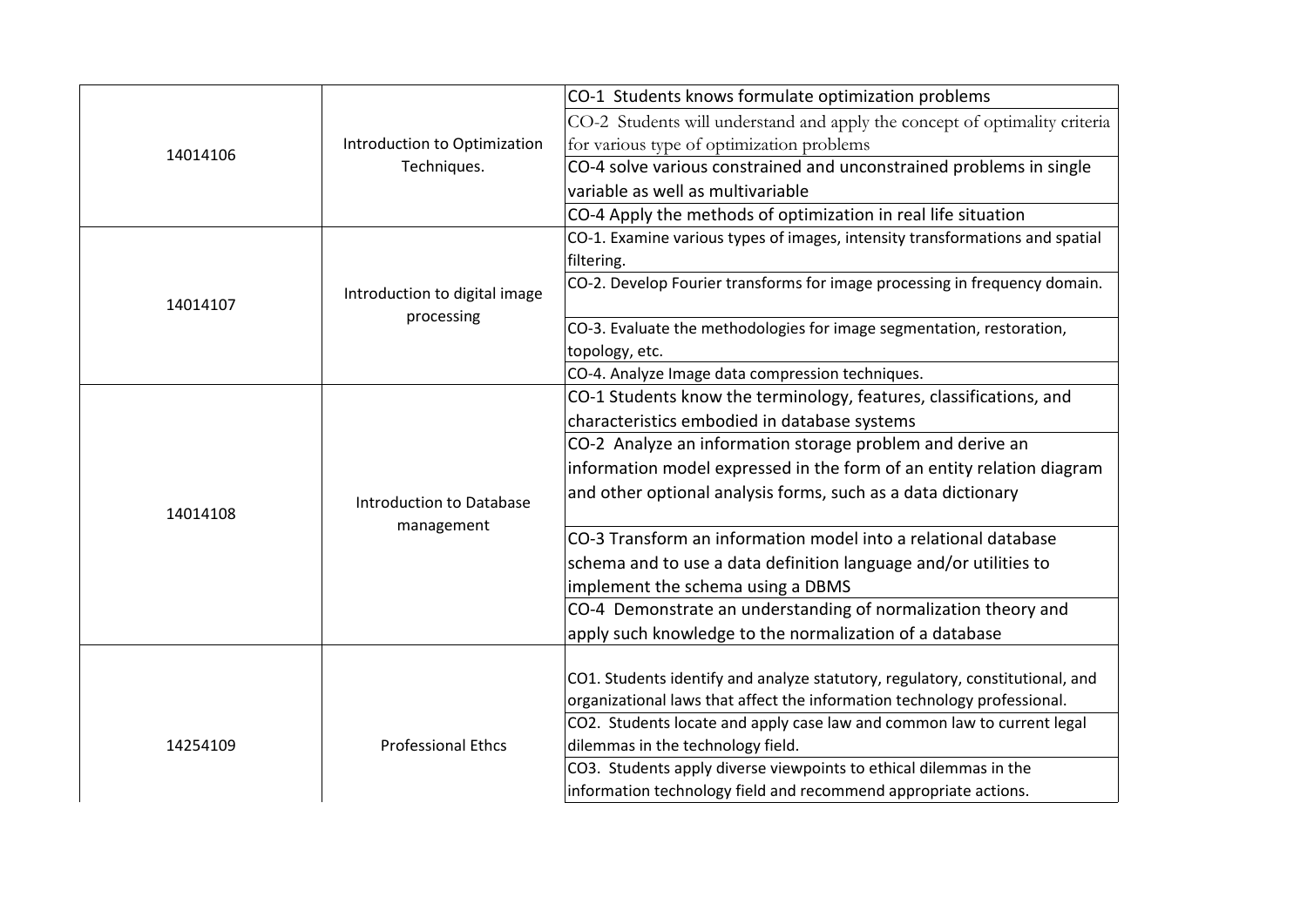|                                                | CO4. Students distinguish enforceable contracts from non-enforceable          |
|------------------------------------------------|-------------------------------------------------------------------------------|
|                                                | contracts.                                                                    |
|                                                | CO-1 Students will know the Aggregate crushing, impact properties for the     |
| Highway Engineering Materials Lab              | construction purpose                                                          |
|                                                | CO-2 Get idea about Shape and Size tests for aggregates                       |
|                                                | CO-3 Tests carried out various methods on Bituminous materials                |
| Design Drawing Irrigation<br><b>Structures</b> | CO-1 Students will know the importance of, location, components of            |
|                                                | irrigation structures.                                                        |
|                                                | CO-2 Get idea about Exposure to the design and drawing of various irrigation  |
|                                                | structures.                                                                   |
|                                                | CO-3 students will have Ability to meet the requirements of irrigation design |
|                                                | engineers in large and small                                                  |
|                                                | CO-1 Perceive the basics of remote sensing                                    |
|                                                | CO-2 To know the characteristics of the instruments used for remote           |
| Remote Sensing & GIS                           | sensing                                                                       |
|                                                | CO-3 Analyze the need and standard techniques used for image                  |
|                                                | processing, Perceive the basics of GIS                                        |
|                                                |                                                                               |
|                                                | CO-4 Study the areas of application using Remote Sensing and GIS              |
|                                                |                                                                               |
| Basic soil dynamics and machine<br>foundations | CO-1 Students knows the scope and siginificane of soil dynamics.              |
|                                                | CO-2 To get the idea about basic dynamic properties of soils.                 |
|                                                | CO-3 To know the theory of vibaration and waves, waves propagation.           |
|                                                | CO-4 Design the simple machine foundation.                                    |
| <b>Bridge Engineering</b>                      | CO-1 To develop an understanding of and appreciation for basic                |
|                                                | concepts in proportioning and design of bridges in terms of aesthetics,       |
|                                                | geographical location and functionality                                       |
|                                                |                                                                               |
|                                                | CO-2 to know the importance of Site investigation for in bridge design        |
|                                                | CO-3 students will have ability to understand the design of Piers,            |
|                                                | Abubutments                                                                   |
|                                                |                                                                               |